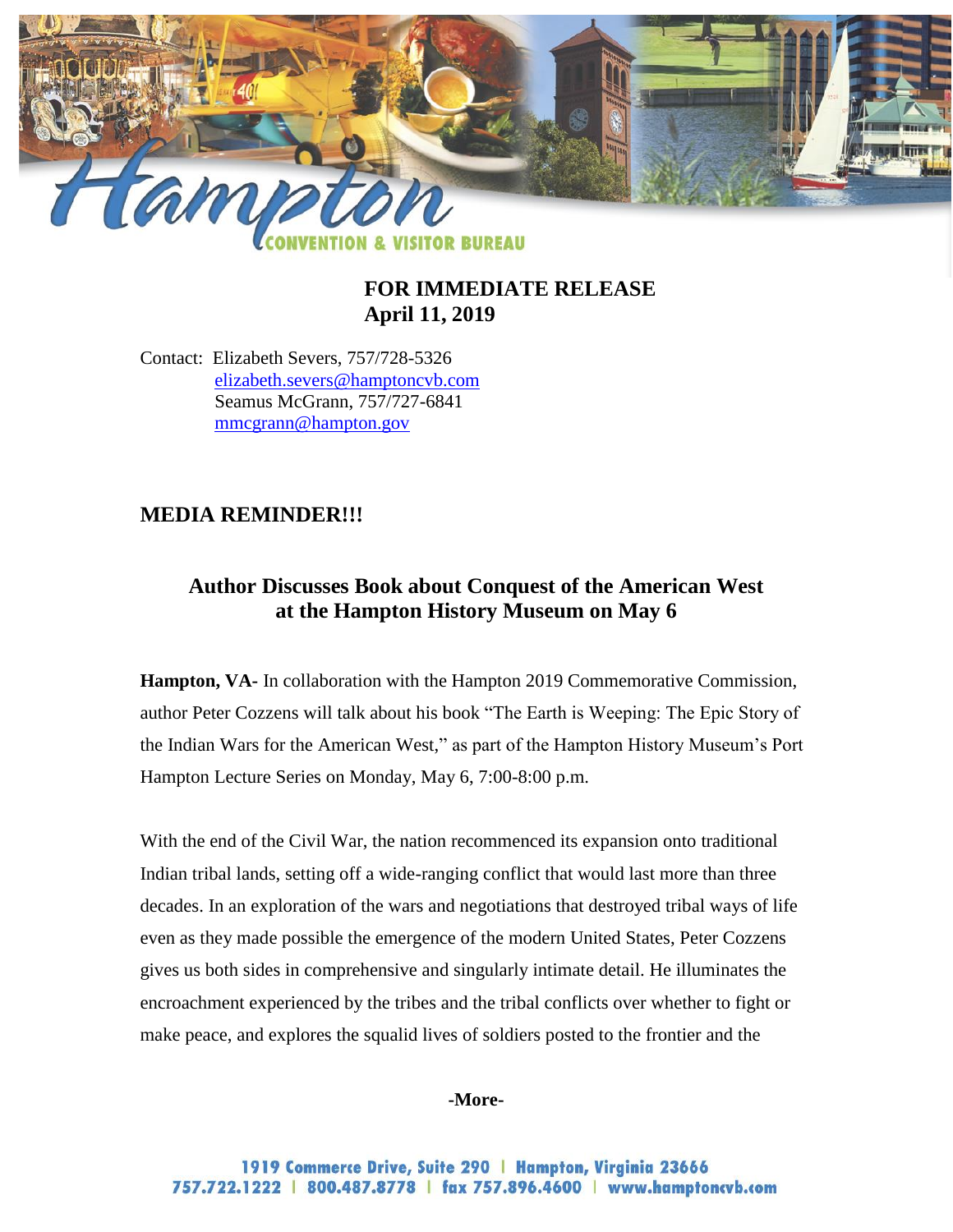## **Author Discusses Book about Conquest of the American West at the Hampton History Museum on May 6- Page 2**

ethical quandaries faced by generals who often sympathized with their native enemies. The talk is free for museum members and \$5.00 for non-members.

#### **Peter Cozzens**

Peter Cozzens is the editor of seventeen books on the American Civil War and the American West. Cozzens also recently retired from a thirty-year career as a Foreign Service Officer, U. S. Department of State. Prior to joining the Foreign Service, he served as a captain in the U. S. Army.

His most recent book "The Earth is Weeping: The Epic Story of the Indian Wars for the American West," was published by Alfred A. Knopf in October 2016. It is the recipient of the 2017 Gilder Lehrman Prize in Military History, the Caroline Bancroft Prize in Western History, and--in translation--the 2018 HisLibris Award (Spain) for the best nonfiction work of history. "The Earth is Weeping" was chosen by Smithsonian Magazine as one of the top ten history books of 2016. It also made several other best books of the year lists, including Amazon, the San Francisco Chronicle, the London Times, the Seattle Times, the Minneapolis Star Tribune, and Newsday.

#### **2019 Commemorative Commission**

Cozzens' talk is one in a series of programs, events, and exhibits presented by the Hampton 2019 Commemorative Commission that serve to engage residents and visitors in learning about the critical 1619 turning point in our nation's history. The 400-year anniversary of the first recorded African landing in English occupied North America at Point Comfort serves as an opportunity for reflection and education.

**-More-**